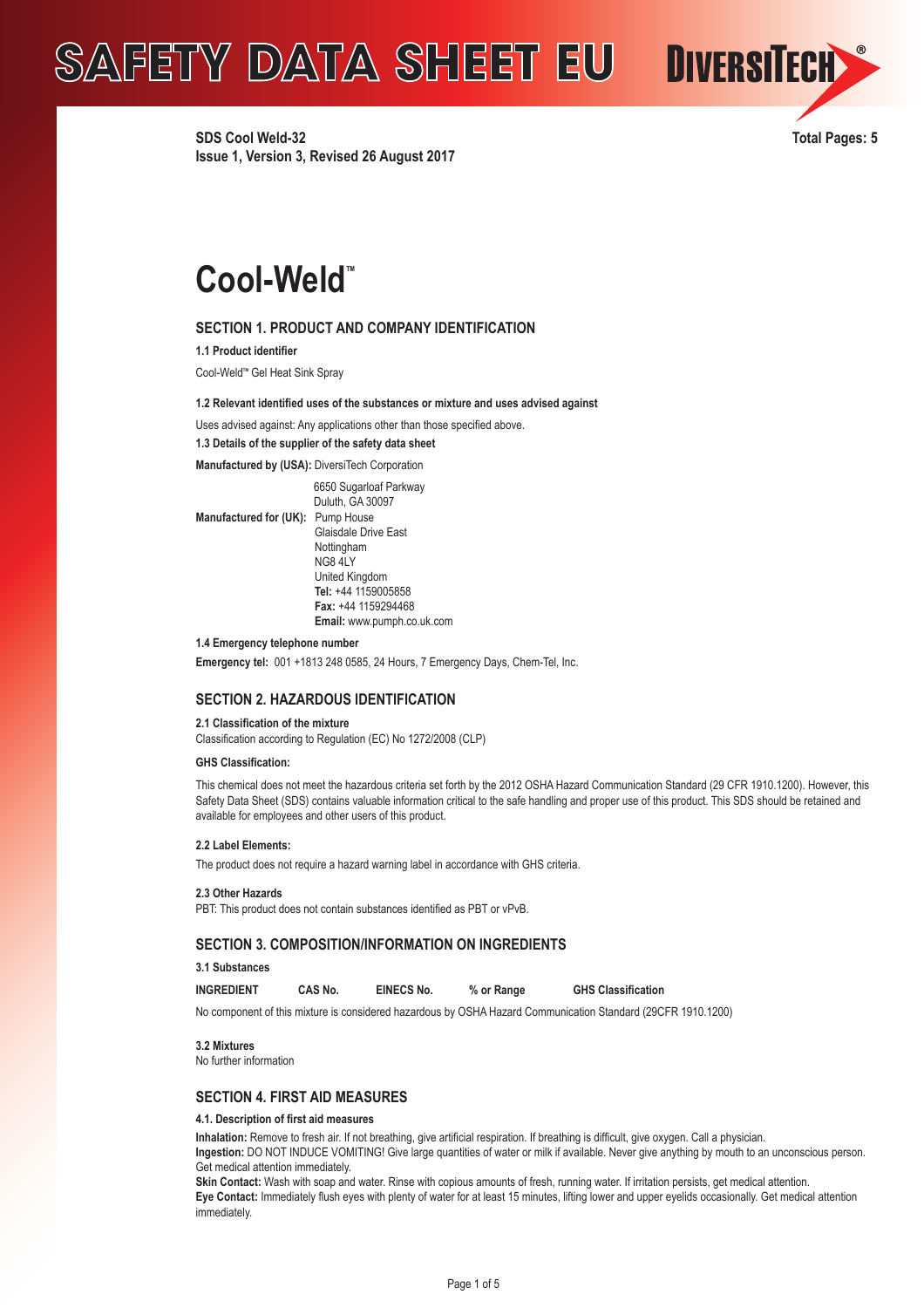

# **SECTION 4. FIRST AID MEASURES (cont.)**

#### **4.2 Most important symptoms and effects, both acute and delayed**

**Ingestion:** Swallowing may cause gastro-intestinal irritation, nausea, vomiting, diarrhea.

**Skin Contact:** Frequent or prolonged contact may cause minor irritation or drying of skin.

**Eye Contact:** May cause mild, temporary irritation of eyes.

**Aggravation of Pre-existing Conditions:** Persons with pre-existing skin disorders or eye problems may be more susceptible to the effects of the product.

DIVERSITECH

#### **4.3 Indication of any immediate attention and special treatment needed**

Immediately flush eyes if contact is made. If inhaled or ingested seek medical advice immediately.

# **SECTION 5. FIREFIGHTING MEASURES**

**5.1 Extinguishing Media:** This product is not flammable.

#### **5.2 Special hazards arising from the substance or mixture**

No.

#### **5.3 Advice for fire-fighters**

Wear self-contained breathing apparatus. Wear protective clothing to prevent contact with skin and eyes. Cool exposed containers with water sprat to prevent rupturing.

#### **SECTION 6. ACCIDENTAL RELEASE MEASURES**

#### **6.1 Personal precautions, protective equipment and emergency procedures**

Remove contaminated clothing a launder before re use. Keep unnecessary and unprotected people away from area of spill. Ventilate area of leak or spill.

#### **6.2 Environmental precautions**

Do not discharge into drains or rivers.

#### **6.3 Methods and material for containment and cleaning up**

Absorb neutralized residue on clay, vermiculite or other insert substance and package in a recovery drum or other suitable container for disposal. Wash away residues with water.

#### **6.4 Reference to other sections**

Please refer to Section 8 for details on protective wear.

#### **SECTION 7. HANDLING AND STORAGE**

#### **7.1 Precautions for safe handling**

Protect from physical damage. Wash thoroughly after handling.

### **7.2 Conditions for safe storage, including any incompatibilities**

Store in cool, well-ventilated area. Keep container tightly closed.

**7.3 Specific end use(s):**

Heat sink spray.

#### **SECTION 8. EXPOSURE CONTROLS/PERSONAL PROTECTION**

**8.1 Airborne Exposure Limits:** Not available.

#### **8.2 Appropriate Engineering Controls:**

A system of local and/or general exhaust is recommended to keep employee exposures below the Airborne Exposure Limits. Local exhaust ventilation is generally preferred because it can control the emissions of the contaminant at its source, preventing dispersion of it into the general work area. Please refer to the ACGIH document, *Industrial Ventilation, A Manual of Recommended Practices*, most recent edition, for details.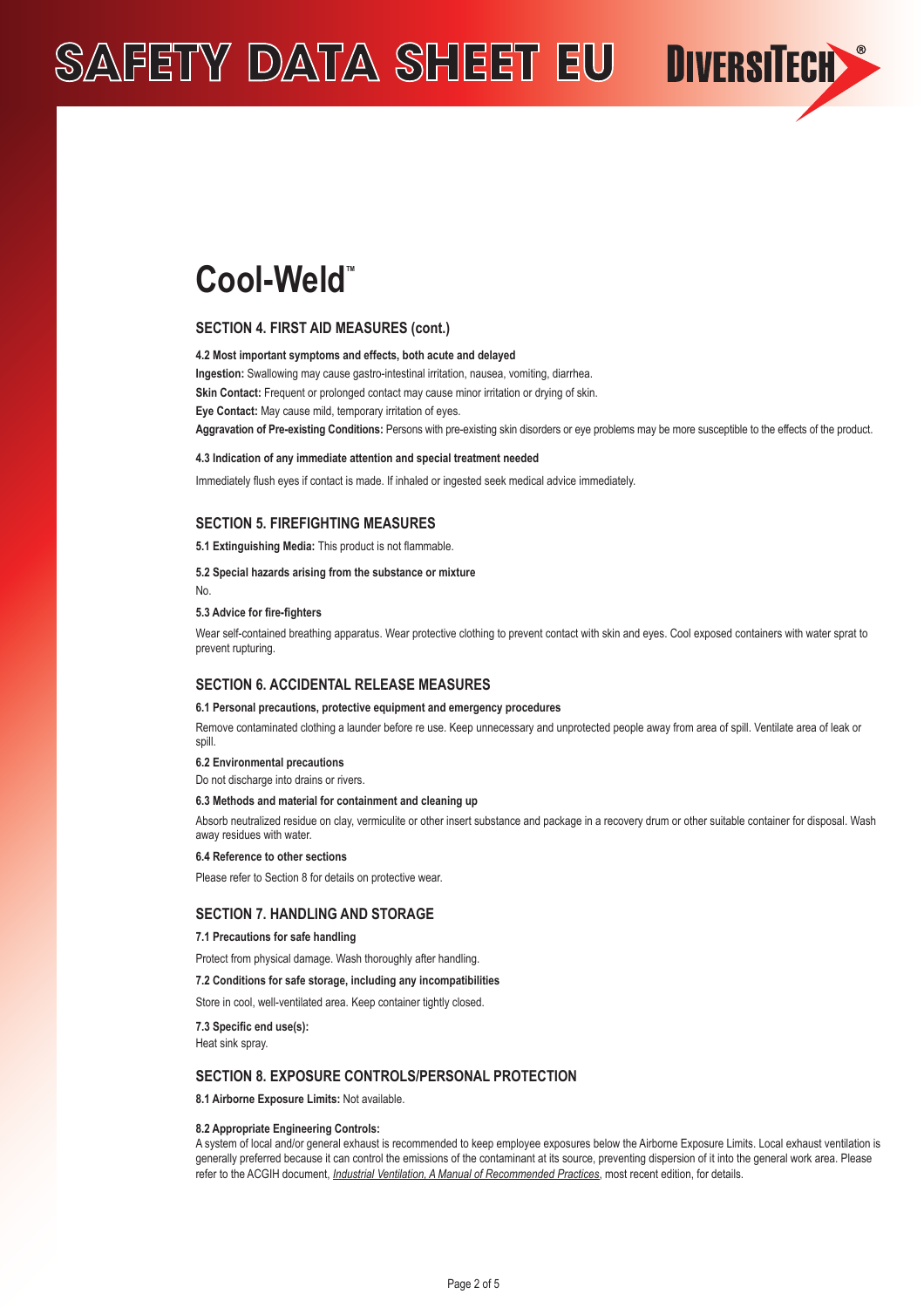

### **SECTION 8. EXPOSURE CONTROLS/PERSONAL PROTECTION (cont.)**

**Personal Respirators (NIOSH Approved):** Not required for normal use in accordance with label directions.

**Skin Protection:** Use latex, neoprene or nitrile gloves to minimize skin contact.

 **Eye Protection:** Use chemical safety goggles and/or a full face shield where splashing is possible. A source of running water or other eyewash provisions should be nearby.

**DIVERSITECH** 

Work Hygienic Practices: Use proper industrial hygiene practices to minimize hazardous exposure. Wash hands after handling this material. and before eating, smoking or using the bathroom.

### **SECTION 9. PHYSICAL AND CHEMICAL PROPERTIES**

**9.1 Information on basic physical and chemical properties**

**Appearance:** Viscous tan/greyish gel **Solubility in water:** Dispersible **Odor Threshold:** Not established **Autoignition Temperature:** Not available pH @ 25°C: 7.0-8.5 **Melting Point (Pour Point):** <= 0°c (32°f) **Vapor pressure (mm Hg):** 17.8 @20°C **Boiling Point:** >102°C (215°F) **Vapor Density (Air = 1):** ~0.85 **Flash Point:** None **Evaporation Rate (Water = 1):** > 1 **Flammable Limits:** Not available **LEL:** N/A **UEL:** N/A

**Odor:** Odorless **Octanol/Water Partition Coefficient:** Not available<br> **Odor:** Threshold: Not established **Autoionition Temperature:** Not available **Decomposition Temperature:** Not available

#### **SECTION 10. STABILITY AND REACTIVITY**

**10.1 Chemical Stability:** Stable under ordinary conditions of use and storage.

**10.2 Possibility of Hazardous Reactions:** Will not occur.

**10.3 Conditions to Avoid:** Incompatibles.

**10.4 Incompatible Materials:** Avoid contact with strong oxidizing agents, strong alkalis and strong acids.

**10.5 Hazardous Decomposition Products:** None suggested.

#### **SECTION 11. TOXICOLOGICAL INFORMATION**

**11.1 Information on toxicological effects Potential Health Effects:**

**11.1.1 Inhalation:** Mist or spray may be slightly irritating to respiratory tract.

- **11.1.2 Ingestion:** Swallowing may cause gastro-intestinal irritation, nausea, vomiting, diarrhea.
- **11.1.3 Skin Contact:** Frequent or prolonged contact may cause minor irritation or drying of skin.
- **11.1.4 Eye Contact:** May cause mild, temporary irritation of eyes.

**11.1.5 Aggravation of Pre-existing Conditions:** Persons with pre-existing skin disorders or eye problems may be more susceptible to the effects of the product.

**11.1.6 Carcinogenic effects:** None known

**11.1.7 Teratogenicity/Reproductive toxicity:** None known

**11.1.8 Mutagenic effects:** None known

**11.1.9 Numerical Measures of Toxicity:** Not available

### **SECTION 12. ECOLOGICAL INFORMATION**

**12.1 Ecotoxicity:** 

No data available

**12.2 Aquatic:** 

Not available

**12.3 Persistence and Degradability:** 

Not applicable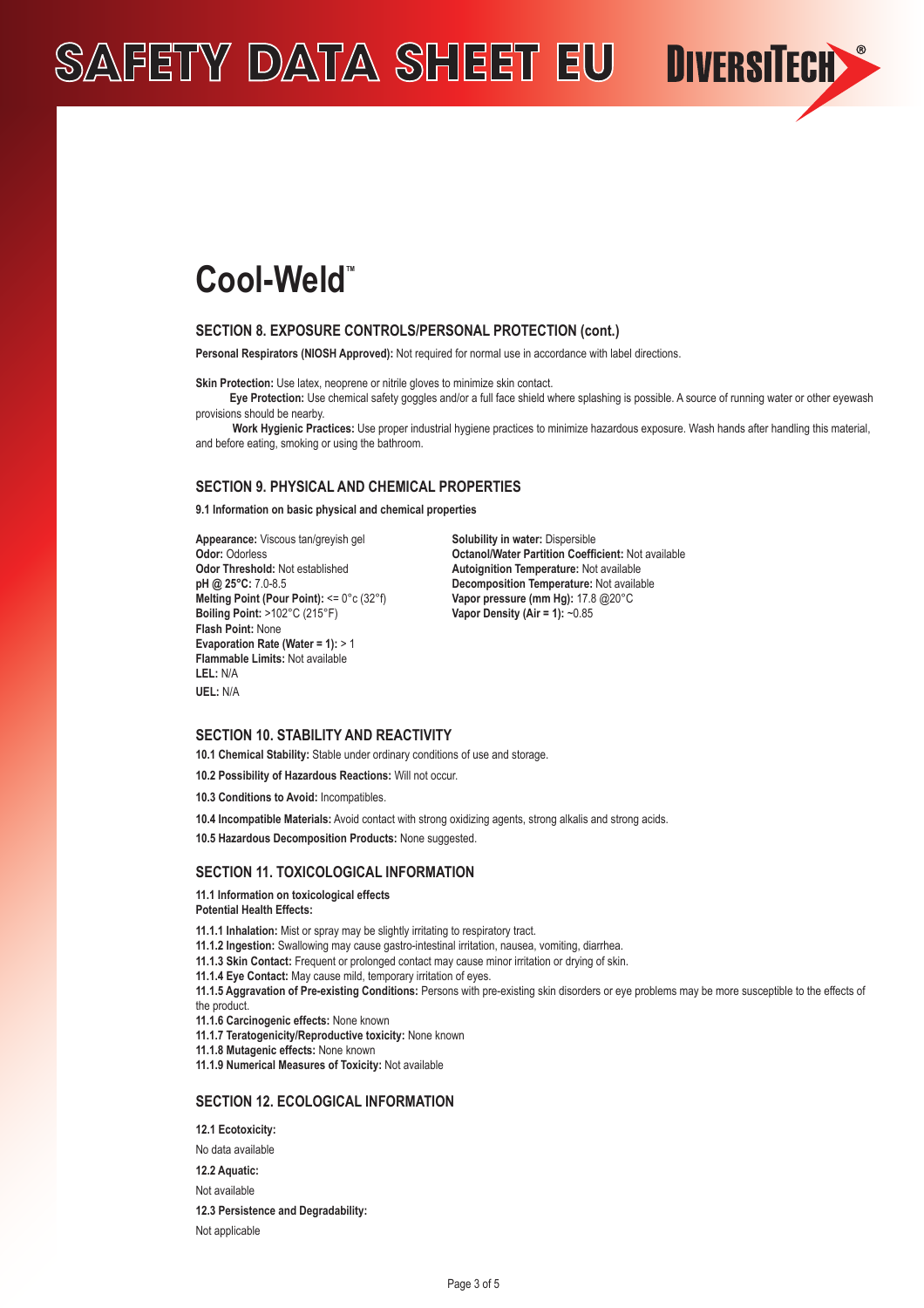

#### **SECTION 12. ECOLOGICAL INFORMATION (cont.)**

**12.3 Bioaccumulative Potential:** 

It is not expected to bio-accumulate.

**12.4 Mobility in Soil:** 

Final destination of reacted products is water. Readily absorbed into soil.

**12.5 Other Adverse Effects:**

None known

**12.6 Other:** None known

### **SECTION 13. DISPOSAL CONSIDERATIONS**

#### **13.1 Waste treatment methods**

Dispose of spill clean up and other wastes in accordance with Federal, State, and local regulations. Whatever cannot be saved by recovery should be managed in an appropriate and approved waste facility. Although not a listed RCRA hazardous waste, this material may exhibit one or more characteristics of a hazardous waste and require appropriate analysis to determine specific disposal requirements. Processing, use or contamination of this product may change the waste management options. Empty containers of this material, properly rinsed with water, pose no disposal hazard and may be recycled. State and local disposal regulations may differ from federal disposal regulations.

**DIVERSITECH** 

# **SECTION 14. TRANSPORTATION INFORMATION**

**14.1 UN Number:** Not applicable **14.2 UN Proper Shipping Name:**  Not applicable **14.3 Transport hazard class(es):**  Not applicable **14.4 Packing group:**  Not applicable **14.5 Environmental hazards:**  Not Environmentally Hazardous Substance or Marine Pollutant

**14.6 Special precautions for user:** 

Not applicable

**14.7 Transport in bulk according to Annex II of MARPOL73/78 and the IBC Code:** Not applicable

#### **SECTION 15. REGULATORY INFORMATION**

#### **15.1 Safety, health and environmental regulations/legislation specific for the substance or mixture**

The regulatory information given above only indicates the principal regulations specifically applicable to the product described in the safety data sheet. The user's attention is drawn to the possible existence of additional provisions which complete these regulations. Refer to all applicable national, international and local regulations or provisions.

#### **15.2 Chemical safety assessment**

A chemical safety assessment has not been conducted.